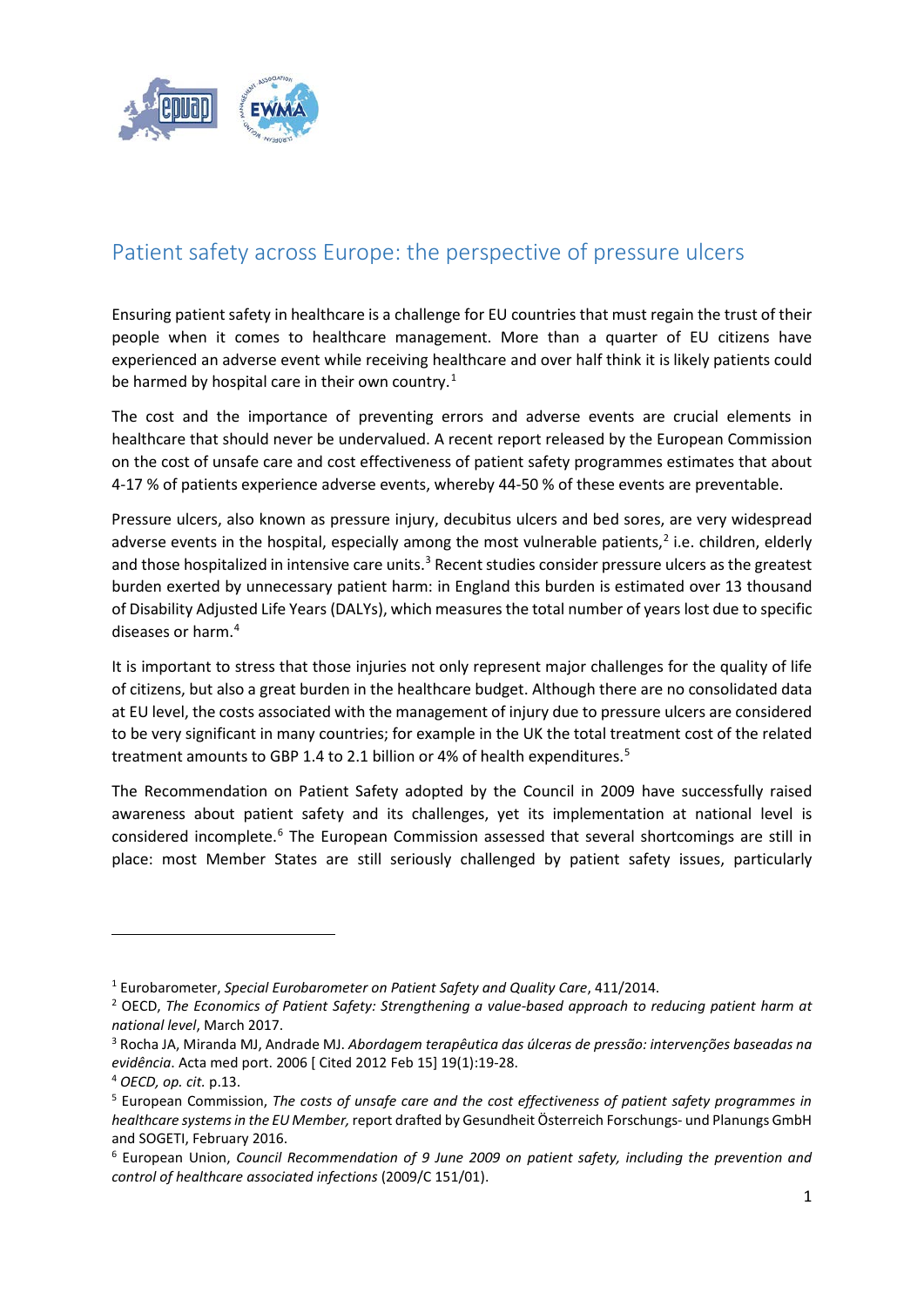

healthcare associated infections, medication errors and pressure ulcers.<sup>[7](#page-1-0)</sup> Although these patient safety issues and adverse events may differ between healthcare settings, their drivers are considered to be the same across European countries: lack of communication and information, lack of skills or knowledge, inadequate organisational culture and misaligned incentives.<sup>[8](#page-1-1)</sup>

Another issue which causes constant concern is that patient safety culture and blame-free environment have not improved yet in Europe. The empowerment of patients through effective reporting system and engagement in shaping national strategy are considered to be partial. Insufficient action had been taken by Member States to empower patients in terms of involving their representative organisations in policy making and informing patients on risks and safety provisions.<sup>[9](#page-1-2)</sup>

Likewise, education and training of healthcare workers remain challenging. Although several EU countries claimed they encouraged continual education training on safety measures in healthcare, in most of the cases they have not provided any evidence about the actual delivery of such initiatives and programmes.<sup>[10](#page-1-3)</sup> In most of Member States, a fundamental system-level initiative such as patient safety education and training still differ depending on the profession (e.g. nurses, physicians, physiotherapists, occupational therapists, dieticians and pharmacists) and in 15 European countries it is not even mandatory.<sup>[11](#page-1-4)</sup> Hence, it is very important for organisations as EWMA and EPUAP to keep on promoting the role of education in the prevention and treatment of adverse events like pressure ulcers, especially throughout important tool such as the International Pressure Ulcer Guidelines (to be renewed in  $2019$ ).<sup>[12](#page-1-5)</sup>

Overall, the abovementioned deficiencies show that the Council Recommendations remains only partially applied across the EU and consequently an assessment of the state of play is still needed. Although it is commonly acknowledged that the Council Recommendation should remain an important guidance to monitor the progress made in patient safety and quality of care, the last implementation report was published only in 2014. The monitoring of the general patient safety provisions must keep going: a new implementation report from the Commission would represents a great tool to track down the path walked so far as well as a necessary starting point to eventually update the Council Recommendation.

The new implementation report should assess the development made by each country, in order to identify a list of best practices, national and local policy for quality of care evaluation (patient safety

1

<span id="page-1-0"></span><sup>7</sup> European Commission, *Second Report to the Council on the implementation of Council Recommendation 2009/C 151/01 on patient safety, including the prevention and control of healthcare associated infections* COM(2014) 371.

<span id="page-1-1"></span><sup>8</sup> OECD, *op. cit*. p.9.

<span id="page-1-2"></span><sup>&</sup>lt;sup>9</sup> European Commission, COM (2014) 371.

<span id="page-1-3"></span><sup>10</sup> *Ibid.*

<span id="page-1-4"></span><sup>11</sup> European Commission, *Key findings and recommendations on education and training in patient safety by the Patient Safety and Quality of Care Working Group*, April 2014, p. 12.<br><sup>12</sup> The NPUAP, EPUAP, PPPIA International Pressure Ulcer Guidelines, released in 2014, provide based

<span id="page-1-5"></span>recommendations for the prevention and treatment of pressure ulcers addressed to is healthcare professionals. For more information: [http://www.epuap.org/epuap-guidelines/#downloadtheepuapguidelines.](http://www.epuap.org/epuap-guidelines/#downloadtheepuapguidelines)

The guidelines will be renewed in 2019 and the guidelines development group will have the first meeting in Belfast during EPUAP 2017.